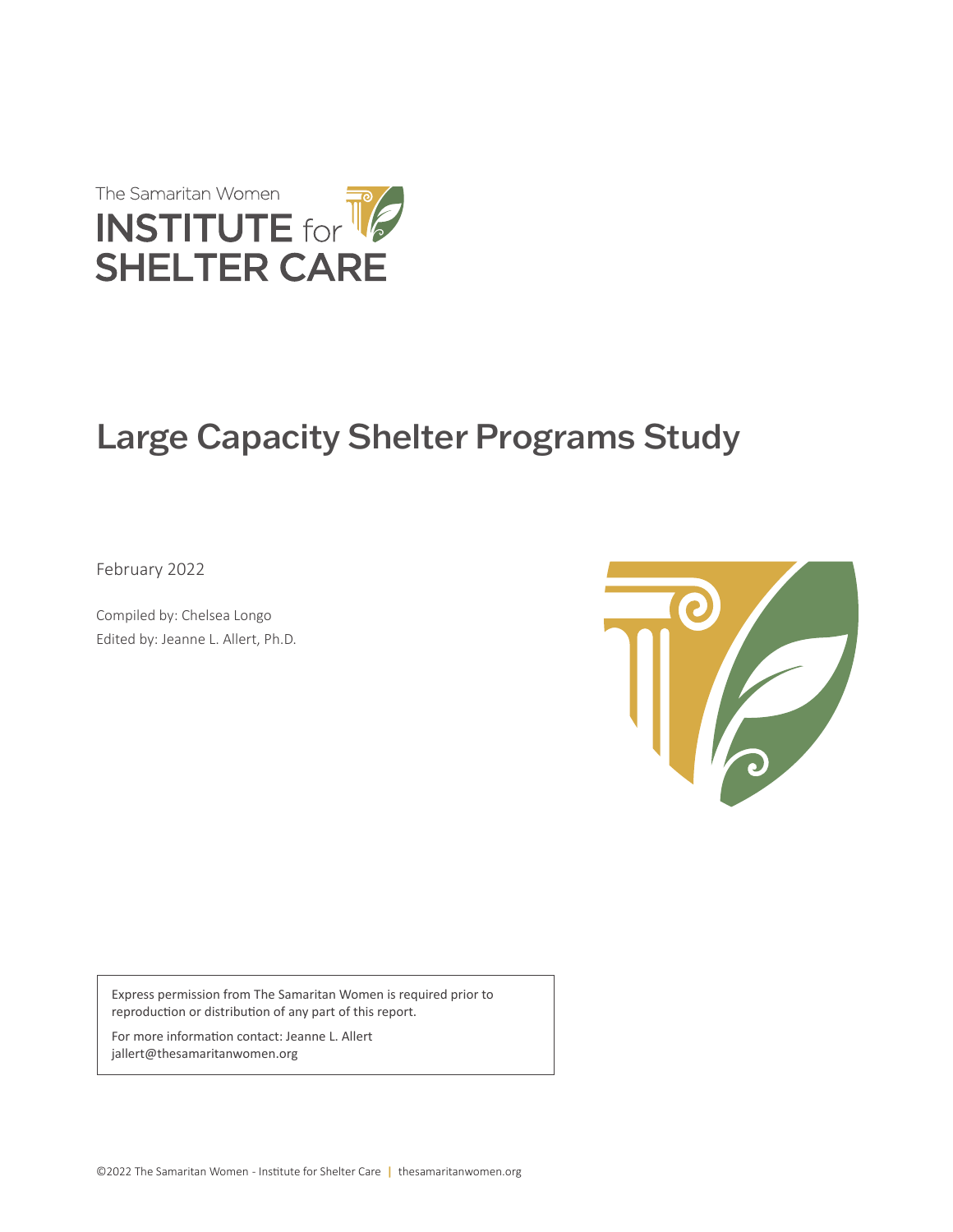across 11 large shelters was **45**.

The average bed count

## Large Capacity Shelter Programs Study

#### **Background to the Study**

Over the course of our work with individuals who want to start a trafficking shelter, those who want to fund a shelter, or those who are currently operating a shelter program for victims of exploitation/ trafficking, we have encountered these all-too-common scenarios.

There are those who are new to the work who entertain grandiose dreams of a large, allinclusive campus of care with "100+ beds," to eradicate trafficking in their community. And

2There are existing shelter operators from large campuses who, after a few years in the work, have determined that they are not at the level of competency (or occupancy) that they expected and are trying to reimagine their programs to a more manageable size.

*These scenarios prompted the Institute for Shelter Care to embark on a study to address the question:* 

#### **IS THERE AN OPTIMAL PROGRAM SIZE THAT ENABLES US TO SERVE VICTIMS OF EXPLOITATION/TRAFFICKING WELL?**

According to the national database maintained by the Institute for Shelter Care (December 2021), the average bed capacity across all 218 existing shelter programs is 9. Of those, there are only 13 agencies reporting bed capacities over 30. Therefore, we deemed 30 to be the cut-off to classify a shelter as large. In 2022, 11 out of these 13 large shelters (85%) participated in a phone-based interview to share their experience and perspectives on the research question. The majority of respondents were the Executive Directors of these agencies. In two cases, it was the Program Director.

#### **Anti-Trafficking Programs**

The agencies represented in the Institute's database are what we refer to as "programs," meaning they are more than a bed, hygiene facilities, and meals. In order to be in this database, the agency must be offering its clients activities and services designed to assist the individual in exiting a life of exploitation and moving towards a life of independence.

#### **True Bed Count**

In conversations with these agencies the Institute for Shelter Care learned that bed count differs from our initial understanding. Specifically, 3 of these agencies fit our definition of large capacity (over 30 beds), but we learned that those agencies allocate beds for populations that are not exclusively victims of exploitation/trafficking, thereby decreasing their trafficking bed count to fewer than 30. For example, one agency reported 110 beds, but upon deeper inquiry we learned that the agency allocates only 18-20 of those beds to trafficking victims.

Similarly, while these agencies have larger capacities, some have self-imposed caps on their occupancy which affects their true bed count. For example, one agency with a capacity for 64 beds maintains its own cap of occupancy at 48. Another which is licensed for 32 beds sets its own cap at 16. For the purposes of this study, however, we included all eleven agencies' responses as we



There are currently only  $13$  trafficking shelters in the U.S. with bed capacities over  $30$ .

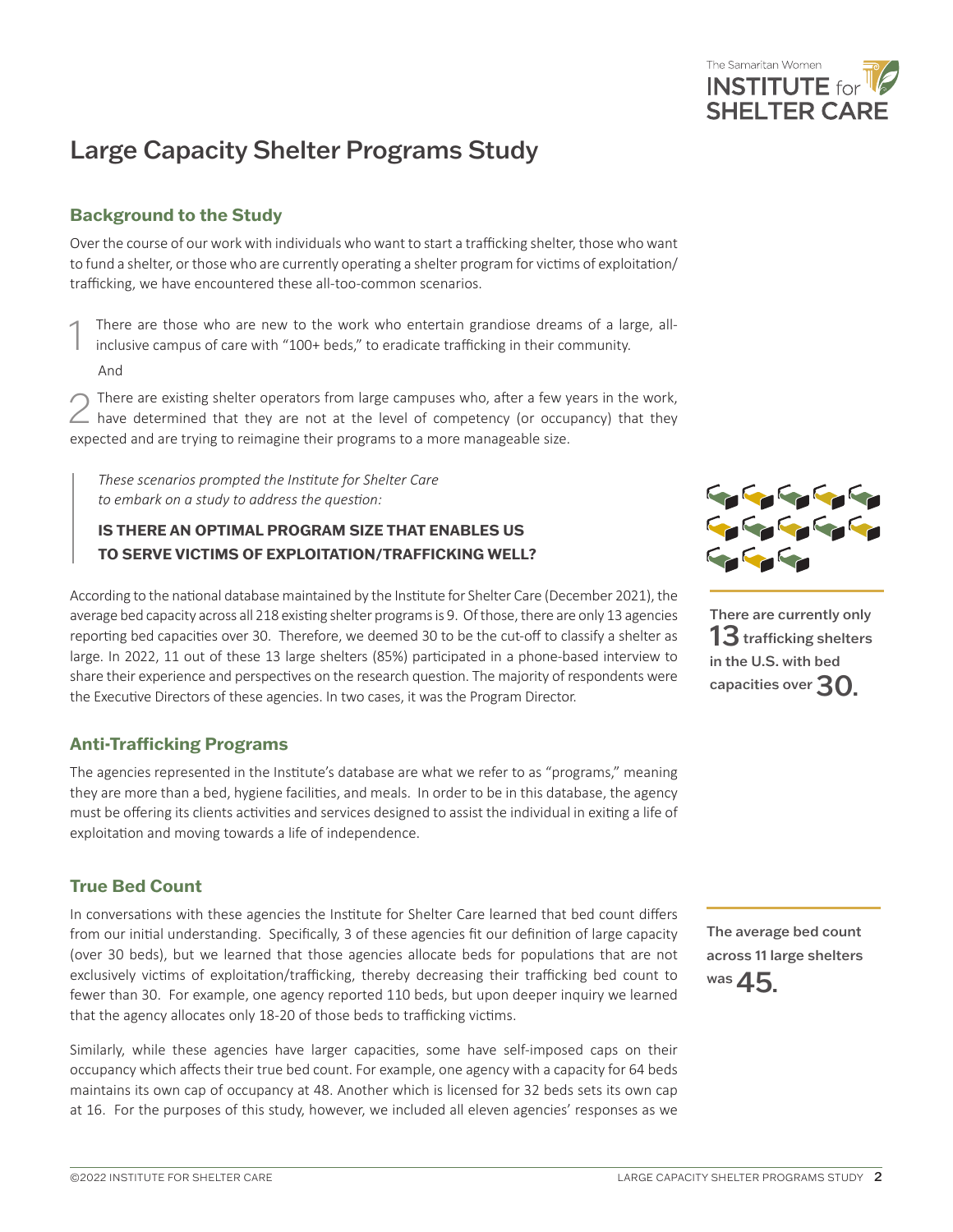believe they still have insights to offer the field about large capacity programs. In this study then, the largest single agency in this sample supports 96 beds and the average across these 11 large shelters was 45 beds.

#### **Budget**

Eight agencies provided information about their annual budget. The average annual budget across these large shelters was \$4,068,875.

#### **Beds by Program Phases**

Most anti-trafficking shelter programs that have phases of care that divide into the following. The table below reflects how many beds these agencies .

| Emergency (average 0-72 hours of care)     | 2 agencies reporting 4 and 23 beds                      |
|--------------------------------------------|---------------------------------------------------------|
| Stabilization (3-6 months)                 | 6 agencies reporting an average of 29 beds <sup>1</sup> |
| Restorative (1-2 years)                    | 5 agencies reporting an average of 27 beds              |
| Independent (post-program/social re-entry) | 3 agencies reporting 4, 14 and 77 beds                  |

## The average annual budget for these large shelters was just over

\$4 million.

#### **Facility Configuration**

There seemed to be one of three patterns for how the agencies' buildings correlate with program phases:

- 1. One central building with all phases in that location
- 2. A separate building for each phase of care. This was the most cited scenario with separation between clients in Stabilization, Restorative and Independent phases of care.
- 3. Individualized buildings (e.g., apartment, RV, etc.) for each client

#### **Type of Facility**

The following chart reflects the type of building(s) that respondents use to support their shelter programs.

| $\Omega$      | One single family home                                        |
|---------------|---------------------------------------------------------------|
|               | Several single-family homes                                   |
|               | Multi-family units (e.g., apartment building)                 |
| $\mathcal{L}$ | Institutional building (one building with large bed capacity) |
| 6             | Campus (multiple buildings on the same parcel of land)        |



<sup>1</sup> The Stabilization category had a wide variance, from 4 beds to 72 beds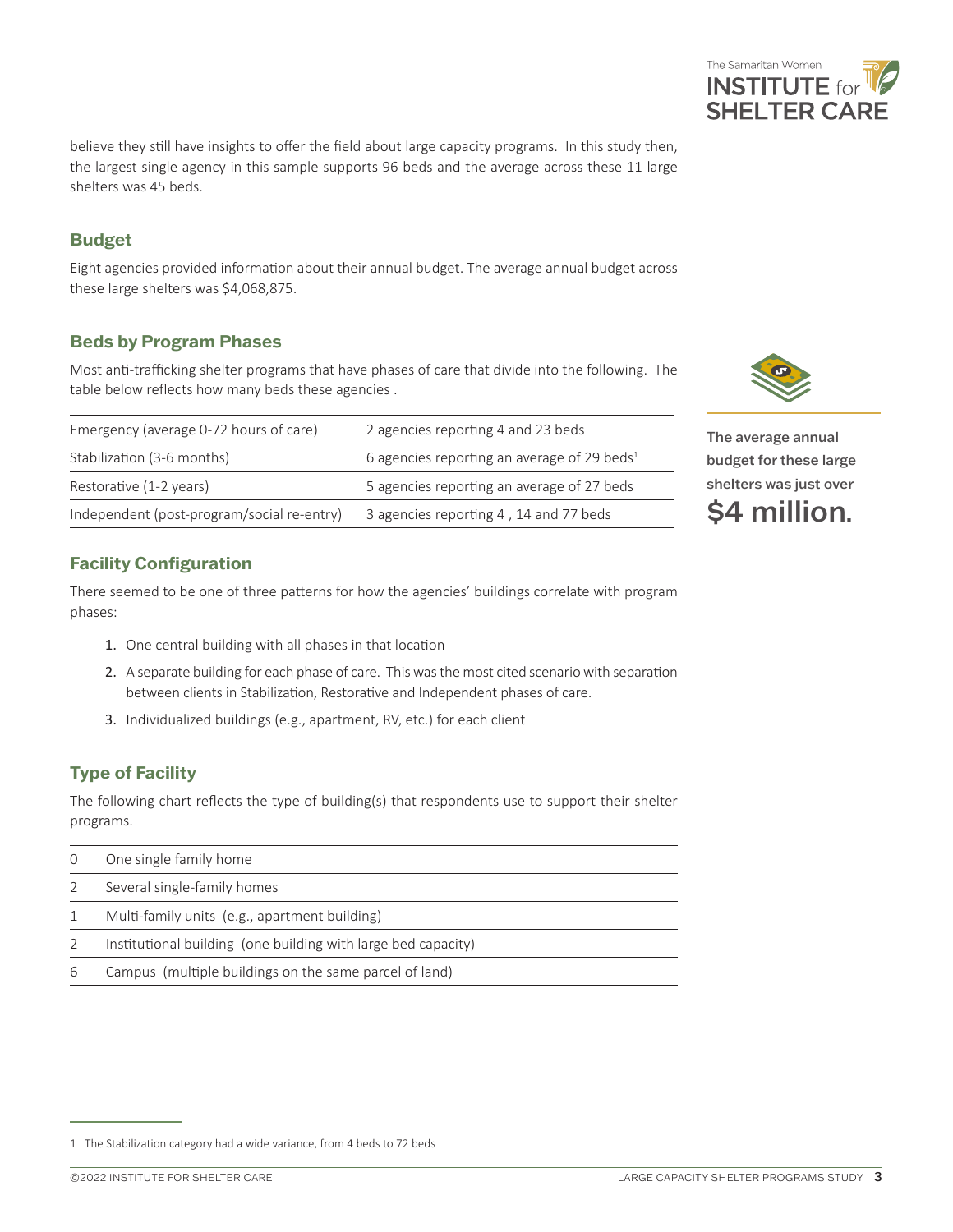### **Occupancy Levels**

Worth a note, a 2018 study conducted by the Institute for Shelter Care yielded that most shelter programs average about a 55% occupancy at any given time. If that statistic has held consistent (or dropped in the past few years), we are also faced with the question of whether or not a large capacity program can maintain occupancy to justify its size. One agency noted that at present they have all clients in the same building "because our numbers for human trafficking are so low right now."

#### **Property Amenities Important to Care**

The following property amenities were cited as being important to the agencies' program of care.

• counseling center

- administrative offices
- basketball court
- chapel
- child services building
- clinic
- commercial kitchen
- dining hall • horse arena
- lake
- library
- laundry
- medical clinic
- school building
- recreational spaces
- swimming pool
- therapists' offices

Some of the campus amenities that are envisioned during the pre-operational phases, such a vocational training center, arts & crafts studio, sports center/gym, salon, etc., were not mentioned by these existing providers. The features noted as important to care were more closely associated with basic needs. There may be a truism in this list, namely "stick to the basics and get those right first."

#### **Optimal Number of Beds**

Across the remaining 205 shelter programs in the United States, the average bed count per agency (excluding these large programs) is closer to 8 beds. Given these respondents' experiences with large programs, we asked for their comments on what would be the optimal number of beds for a shelter program serving victims of exploitation/trafficking. While no consensus was offered, many of the comments suggested the merits of smaller numbers.

- "In an ideal world, 1 bed in a tiny house; it's more about the structure, not the bed count "
- "it's less about optimal bed count, more about proper care provided with housing"
- "The lower you can go, the better, [our] sweet spot is 8 girls in a house, not necessarily the best business model but the best for care"
- Our cottages were designed for 4 girls, but we found 4 is too many so we keep to 3 per cottage"
- "4-9, definitely less than 10"
- "One family per room"
- "We do better when we're at about 75% of our actual capacity"



"I kind of wish we had a different place for human trafficking survivors, something more independent because they don't do well in community."

RESPONDENT

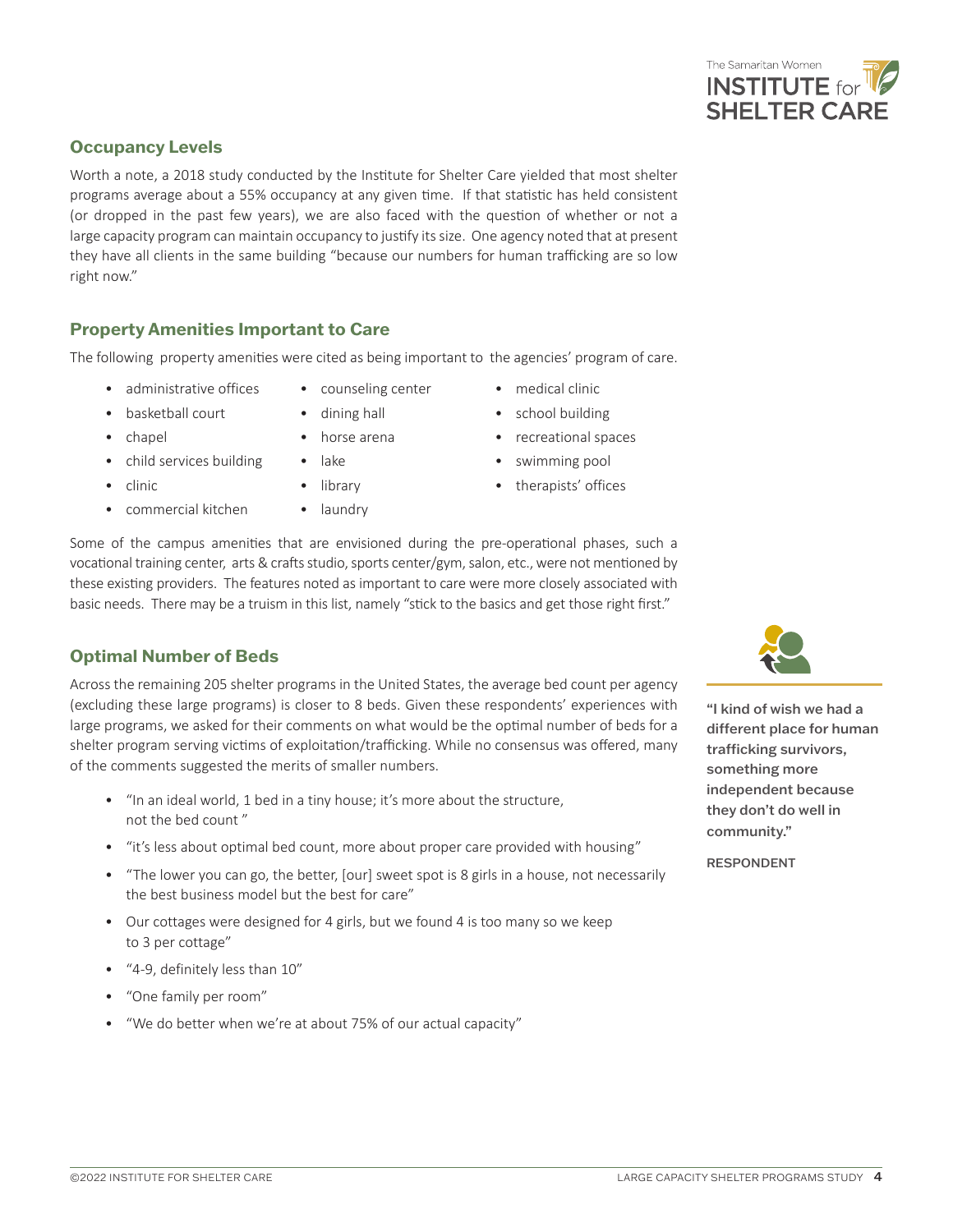

#### **Advantages and Disadvantage of a Large Program**

There are certainly trade-offs with a larger program. Below are the comments offered by these respondents on how a large capacity program experiences advantages and disadvantages.

#### **Advantages**

#### **Disadvantages**

- Number of available resources, assistance for clients, able to provide full-service support
- Ability to meet more needs; more interest in support and partnership because of larger reach; able to offer drop-in services
- The capacity to serve the number of survivors; don't have to turn HT or DV<sup>1</sup> survivors away if mis-classified; can serve all survivors, male, female, LGBTQ; can provide lots of services
- If supervision wasn't needed and it was more independent living, bigger numbers could be better as long as you still had enough staff to provide services needed, transportation, etc.
- "Economy of scale, didn't find it worth it to provide 4 beds for \$1m/year"
- "None. The demographics of the clients outweighed the staff, there was a lack of services because there were 5 case managers for 200 clients and it's just impossible to provide excellent services or support everyone when you're at that capacity."
- "Learning what it's like to be in relationship with a lot of people"
- "[our] Agency is part of a much larger organization that provides a lot of support and decreases the financial burden"
- "Survivors need 3+ years of safe healing and having multiple phases on the same campus gives survivors the best means of success."
- The staff gain a greater appreciation of what each other does in a large program
- Services offered may take longer to get to client because of deeper policies and procedures and overall volume
- Bureaucracy, have to go with government funding because you need more money and have to deal with government regulation
- 60 people living together, trying to commingle; people expect staff to navigate community living, which they don't; difficult to navigate relationally
- [Maintaining] the right size staff and workload so they don't experience burnout
- Finding folks that meet the qualified skillset
- The more girls you have, the more drama you have, more fights, more self-harm, more behaviors, etc.
- It's challenging with so many girls with trauma, with COVID it has also been challenging, staff being out, has put a huge burden on the rest of the team; will always be challenging to care for that many folks at one time
- Clients outweigh staff so you can't provide care; Smaller shelters allow more specialized care
- Put a lot of people together, managing dynamics can be really hard, families rarely have 12 people living in a house: more staff shuffling and less staff consistency
- Everyone is all in one space, everyone doesn't always get along
- "It's chaos multiplied. You must have people who are gifted at managing that many people. We always have to ensure that we have the right staffing levels and are paying staff well."

<sup>1</sup> HT = human trafficking and DV = domestic violence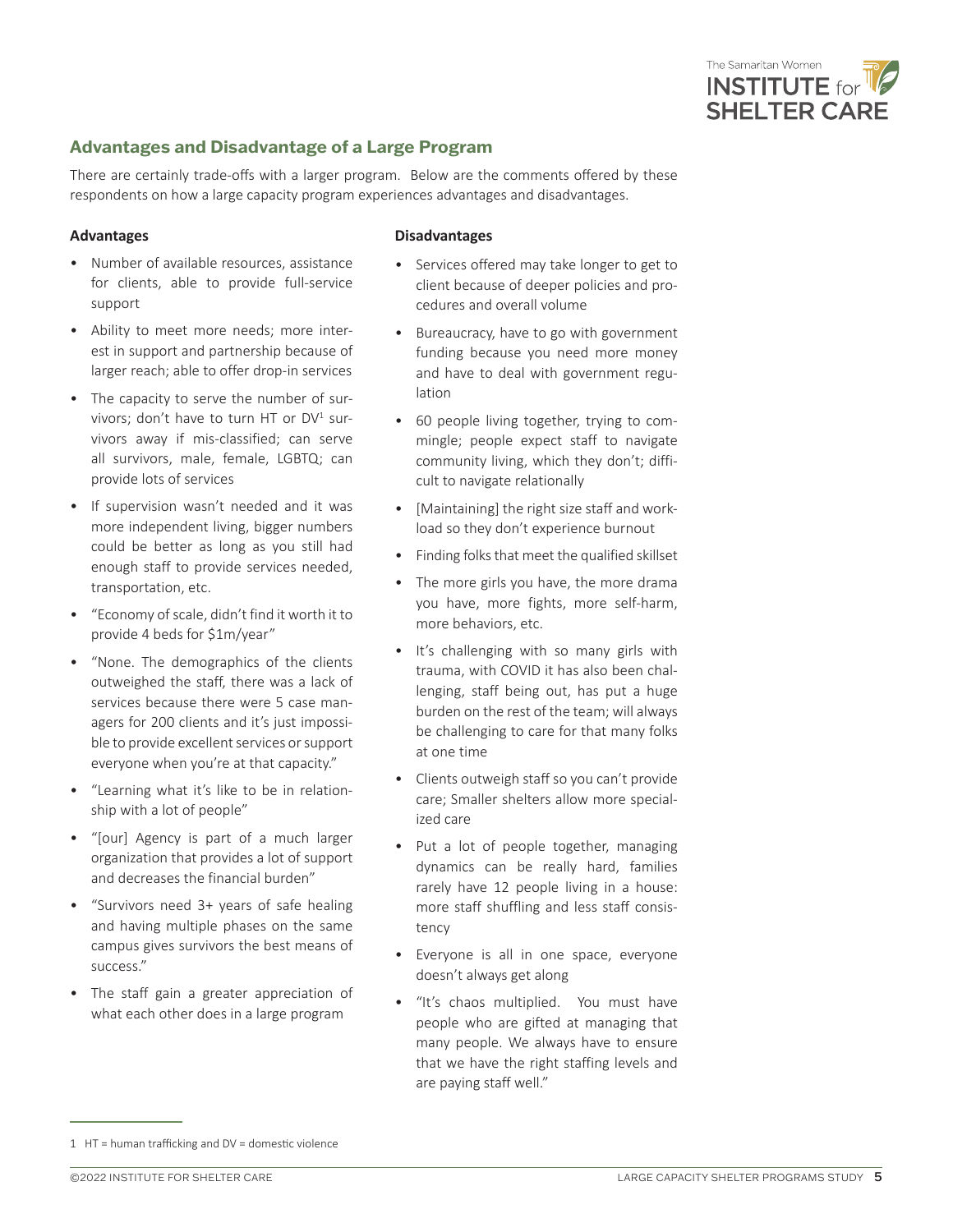

#### **Planned Growth**

The most common response to whether these agencies were planning for additional growth was "no." Comments reported that their top priority was to fill current beds and maintain capacity. Two agencies reported that their priority going forward was to offer permanent housing options to survivors. Those planning changes mentioned these specific areas of growth:

- Moving to get everyone in one building
- Creating an ADA-compliant 8 bed shelter for 12-17 HT victims
- Opening a new home in another state
- Launching a specialized foster care model for girls, as a step-down option, just not on the same campus
- Looking to move to a more modern building

#### **Advice**

Not surprisingly, the most common advice to other shelters considering a large capacity was the need to secure and maintain qualified staff:

- Have as many staff and volunteers as you can have; keep clients active and engaged to help minimize the behaviors to keep them safe so they don't want to run right away; overstaff and lots of activities; recommend a school on campus if they're in schools, public schools bring in a whole level of difficulties; have a team that really communicates with one another, they use a lot of group texting
- "Try to find someone to submit yourself to for oversight; [someone who] can help provide training, provide the newest, most up to date trauma-informed care practices, get in a network of providers who know what they're doing and don't try to go rogue"
- Take a good amount of time to lay a strong foundation, don't rush into opening, make sure you have a strong and robust, ongoing training program for your staff and make staff care a top priority
- Ensure that you have enough staff and have the capacity to provide the resources necessary for the client to stabilize.
- Get good staff members that you trust that are going to show up on time, will care well for residents. This allows staff off the clock to be off the clock and not worry about the staff that's working.



"If I could say the one frustration I have, is well-meaning people wanting to serve humantrafficking victims who have no business doing so because they're not trained and they're actually causing further harm."

RESPONDENT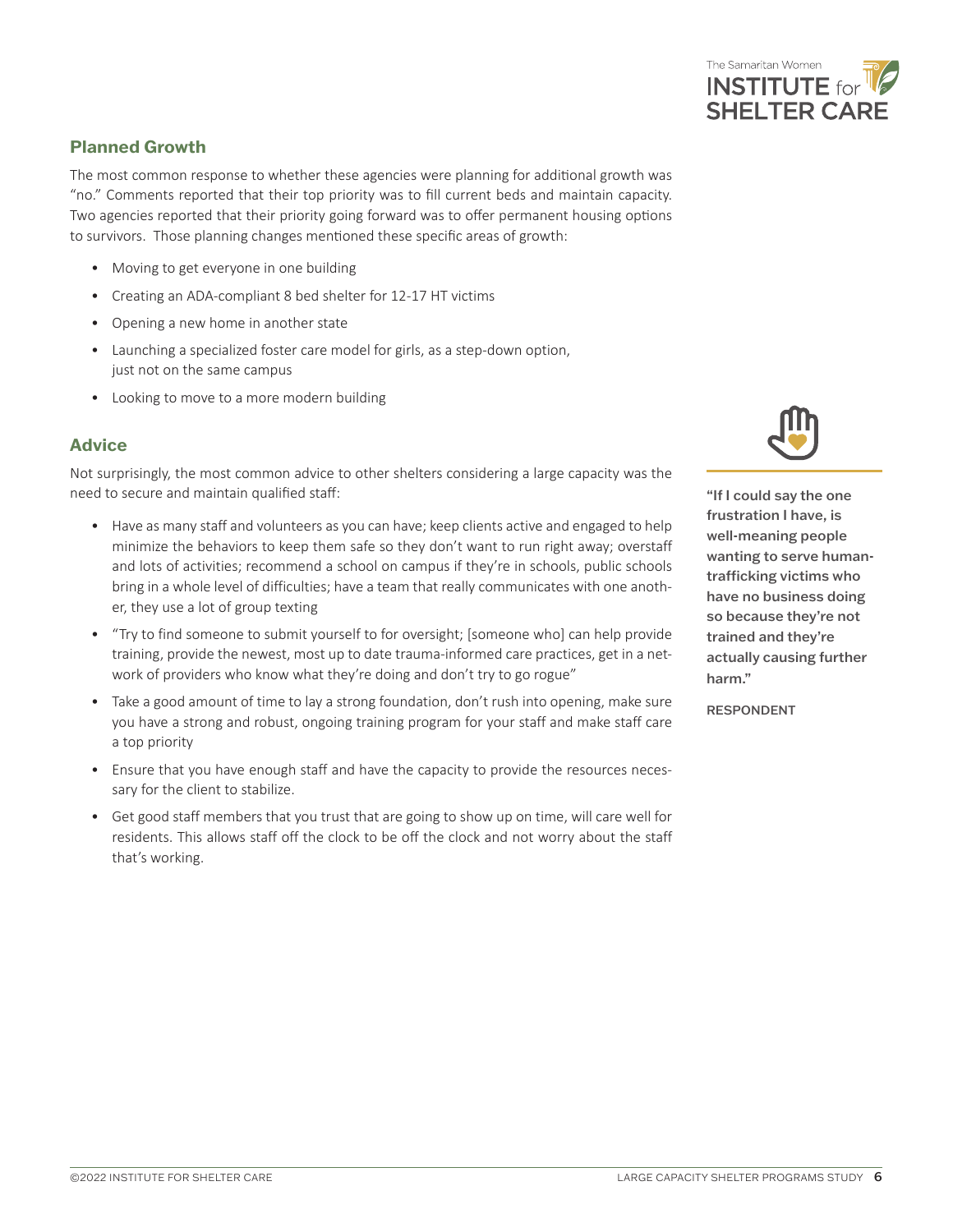

#### **Provide for building maintenance:**

- Consider the time for facility operations: I have seen myself spending tons of hours handling operational needs as a Director and the Residential Services Manager who works with me. Facility maintenance is related to maintaining or fixing roofs, floors, water leaks, broken dishwasher, laundry, mold, etc. External maintenance: trash and landscaping
- Build a partnership with construction companies, furniture companies, etc., so when new needs arise, there is something in place to help.
- Even though we ask clients to clean after themselves, big facilities must have a cleaning company. Expecting residential staff to clean after clients causes burnout and job dissatisfaction.
- Having specialists in operations such as IT, maintenance, safety, will help the Residential team focus on the programmatic aspect of the services (case management and supporting clients on their goals, evaluating programs, and bringing more programs from outside to the shelters).

#### **Anticipate an increase in dynamics:**

- Have patience for communal living conflict! Communal living conflicts move clients away from their goals.
- Consider building individual studios so clients can have their own room: mini stove, kitchen, tv, beds, sitting area etc.

#### **Maintain occupancy level:**

- Work with law enforcement so they know you're there
- Build a huge referral network for collaborative partners you have when you come to the end of your scope.
- Have a good relationship with sister shelters in case you need to swap participants, don't live in scarcity- not building relationships with other organizations because you're afraid of competing.

#### **Start small and grow:**

- "Don't try to be all things to all people." "Find what you do, do that well and build a network of collaborative partners that do what they do well to refer out."
- "I've seen other providers get in the space and have dreams of serving huge numbers and those programs never take off and are never sustainable" "I've seen a lot of organizations pop up that they just want to serve trafficking victims, to do that well, you can't do volume, you have to do a low number and if you do a low number and you don't have a bigger umbrella around you, then it makes it really hard because people get stretched really far."
- Think small, be very clear about what your mission is. Keep it very, very small and very trauma informed.
- Take 5 years to develop your program. Make sure you have your foundation in place. Make sure you have done your due diligence. Have at least 6 months of reserve in the bank. Stay focused on what you set out to do.